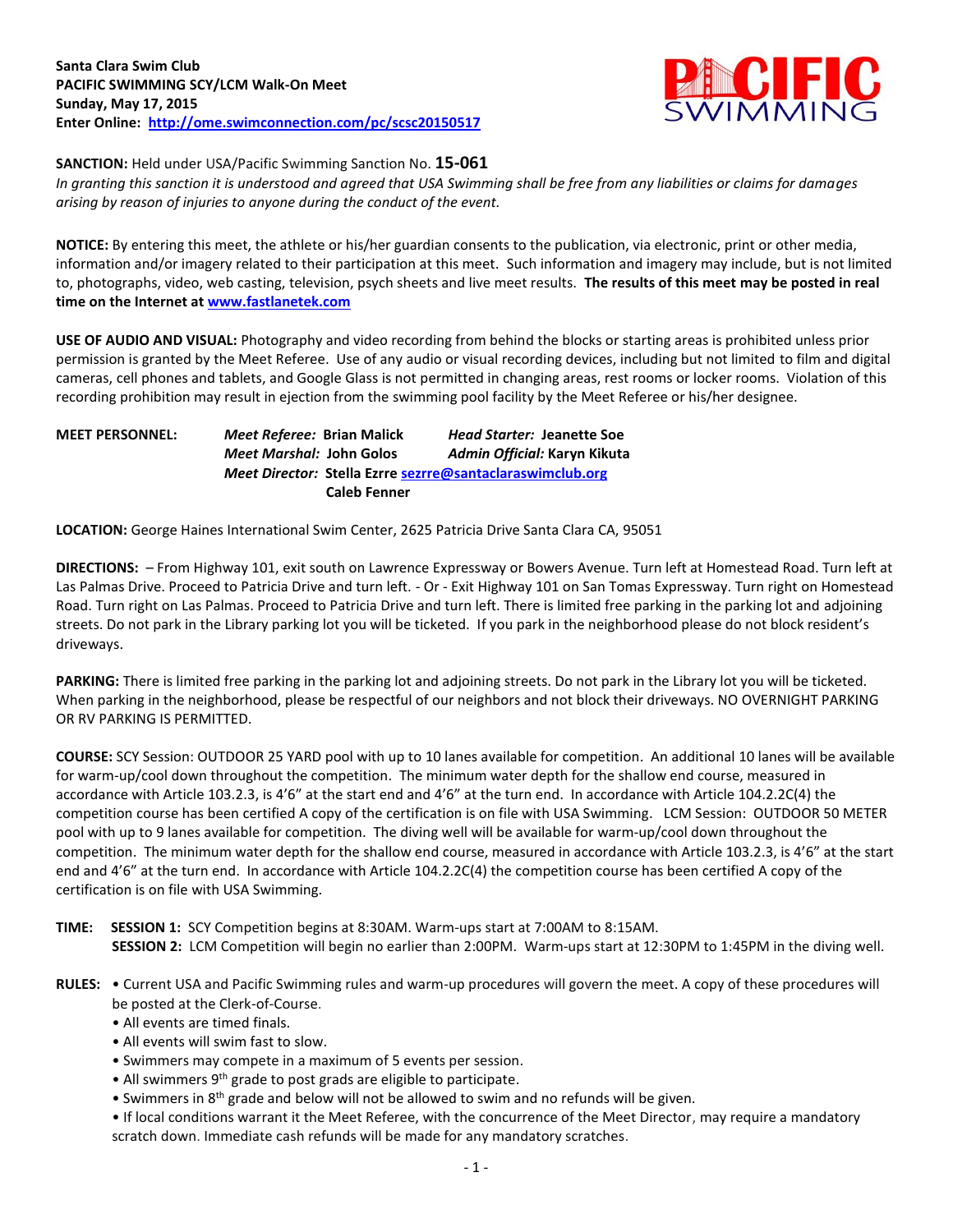- All coaches and deck officials must wear their USA Swimming membership cards in a visible manner.
- Swimmers must provide their own timers and counters for the 800 and 1500 Free
- **No Refunds** will be given (other than a mandatory scratch down)

**UNACCOMPANIED SWIMMERS:** Any USA-S athlete-member competing at the meet must be accompanied by a USA Swimming member-coach for the purposes of athlete supervision during warm-up, competition and warm-down. If a coach-member of the athlete's USA-S Club does not attend the meet to serve in said supervisory capacity, it is the responsibility of the swimmer or the swimmer's legal guardian to arrange for supervision by a USA-S member-coach. The Meet Director or Meet Referee may assist the swimmer in making arrangements for such supervision; however, it is recommended that such arrangements be made in advance of the meet by the athlete's USA-S Club Member-Coach.

**RACING STARTS:** Swimmers must be certified by a USA-S member-coach as being proficient in performing a racing start, or must start the race in the water. It is the responsibility of the swimmer or the swimmer's legal guardian to ensure compliance with this requirement.

**RESTRICTIONS:** • Smoking and the use of other tobacco products is prohibited on the pool deck, in the locker rooms, in spectator seating, on standing areas and in all areas used by swimmers, during the meet and during warm-up periods.

- Sale and use of alcoholic beverages is prohibited in all areas of the meet venue.
- No glass containers are allowed in the meet venue.
- No propane heater is permitted except for snack bar/meet operations.
- No tents, EZ-Ups or chairs allowed inside or outside venue (except coaches in their designated area provided).
- Changing into or out of swimsuits other than in locker rooms or other designated areas is prohibited.

• Destructive devices, to include but not limited to, explosive devices and equipment, firearms (open or concealed), blades, knives, mace, stun guns and blunt objects are strictly prohibited in the swimming facility and its surrounding areas. If observed, the Meet Referee or his/her designee may ask that these devices be stored safely away from the public or removed from the facility. Noncompliance may result in the reporting to law enforcement authorities and ejection from the facility. Law enforcement officers (LEO) are exempt per applicable laws.

• No pets or animals allowed in the venue except for service animals.

**ELIGIBILITY:** • Swimmers must be current members of USA-S and enter their name and registration number on the meet entry card as they are shown on their Registration Card. If this is not done, it may be difficult to match the swimmer with the registration and times database. The meet host will check all swimmer registrations against the SWIMS database and if not found to be registered, the Meet Director shall accept the registration at the meet (a \$10 surcharge will be added to the regular registration fee). Duplicate registrations will be refunded by mail.

• This Walk-on meet is a post high school champs shave and taper meet, therefore the meet is restricted to swimmers who are in ninth grade and older. USA Swimming cards and Student Body cards may be checked.

• Entries with **"NO TIME" will be** accepted.

• Disabled swimmers are welcome to attend this meet and should contact the Meet Director or Meet Referee regarding and special accommodations on entry times and seeding per Pacific Swimming policy.

**ENTRY FEES: ONLINE** entry fees are \$5.50 per individual event. **DECK ENTRIES** are \$10.00 per individual event. There is no participation fee for this meet. Make checks payable to Santa Clara Swim Club (SCSC).

SESSION 1: In order to compete in session 1, swimmers must either (1) enter online by 8:59pm Saturday, May 16<sup>th</sup>, 2015 or (2) turn in their paper entries on the day of the meet (paper entries will be available at check in). The first two events will close at 7:30am on Sunday, and then the next two events will close every 20 minutes thereafter. Paper entries will be accepted until the event closes.

**SESSION 2:** In order to compete in session 2, swimmers must either (1) enter online by 8:59pm Saturday, May 16<sup>th</sup>, 2015 or (2) turn in their paper entries on the day of the meet (paper entries will be available at check in). The first two events will close one hour before session 2 starts (TBD), and then the next two events will close every 20 minutes thereafter. Paper entries will be accepted until the event closes.

## **PAPER ENTRIES WILL ONLY BE ACCEPTED AS DECK ENTRIES. PLEASE DO NOT MAIL PAPER ENTRIES AS THEY WILL BE RETURNED.**

**ONLINE ENTRIES:** To enter online go to **<http://ome.swimconnection.com/pc/scsc20150517>** to receive an immediate entry confirmation. This method requires payment by credit card. Swim Connection, LLC charges a processing fee for this service, equal